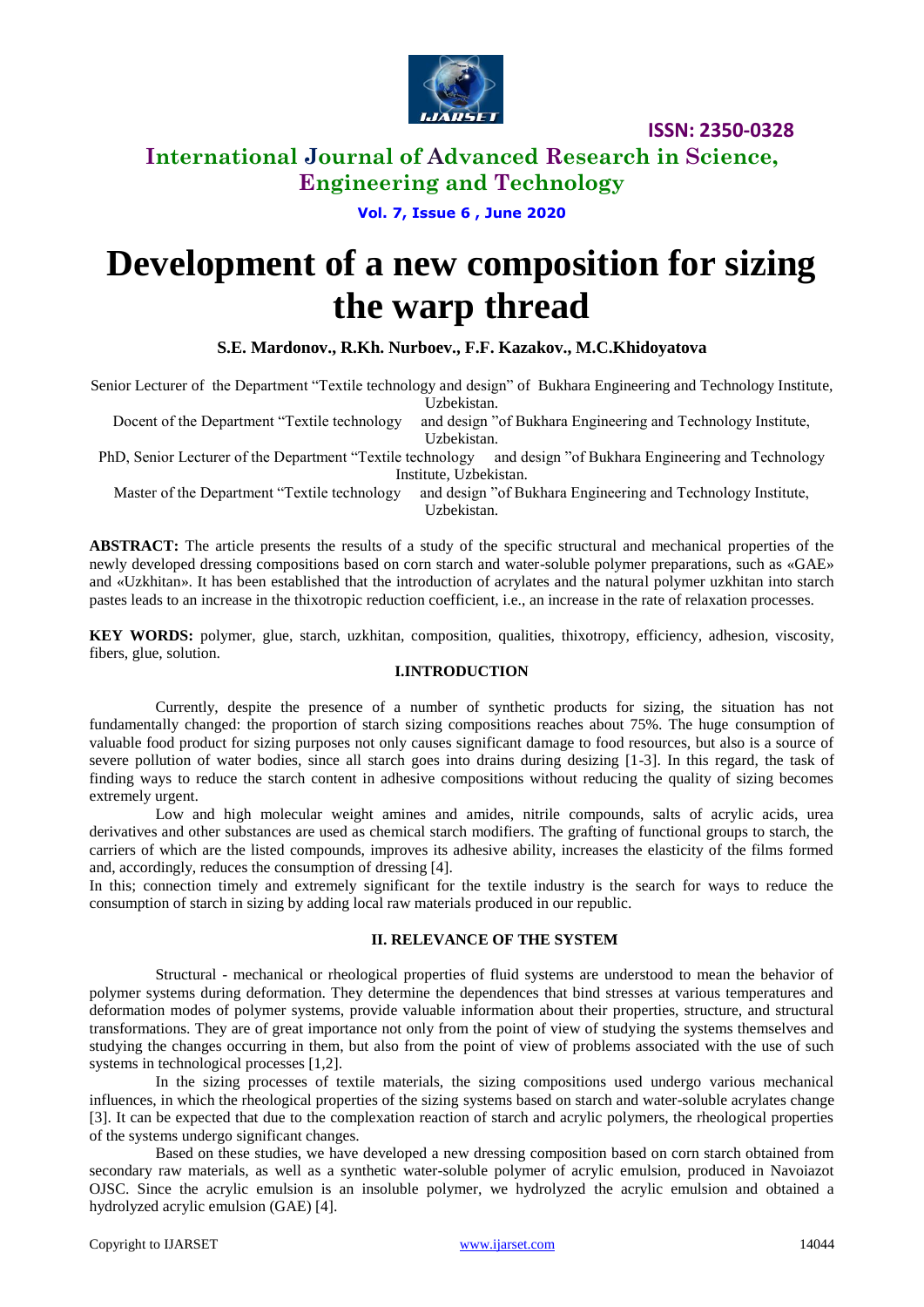

# **International Journal of Advanced Research in Science, Engineering and Technology**

#### **Vol. 7, Issue 6 , June 2020**

The introduction of water-soluble acrylic polymers into the composition of the sizing agents leads to a change in the structural and mechanical properties [5].

Solutions of polymers, including starches, are not structureless. The structure of solutions is understood as the mutual arrangement of solvent and polymer molecules, the conformation of macromolecules, and the interaction between polymer macromolecules.

The stability of the structure can be judged by the values of the degree of thixotropic recovery given in Table 1. Thixotropy - the ability of structures after their destruction as a result of some mechanical action spontaneously recovers over time, that is, thixotropy is the ability to reversibly isothermal transformation of sol into gel .

#### **III. METHODOLOGY**

As one would expect, the introduction of GAE and Uzhitan into the composition of the polymer composition leads to a decrease in the mobility of starch macromolecules, i.e., to a restriction of their thermal motion, an increase in the structure of the system and the formation of a more rigid chain, and, as a result, the viscosity of the system increases.

In addition, the addition of GAE and uzkhitan to starch pastes leads to the transition of an elastic-brittle system into an elastic-plastic system, i.e., the plastic properties of the films of the sizing polymer composition and GAE increase and uzkhitan acts as a plasticizer. As one would expect, the process of plasticization of dressing polymers significantly affects the physicomechanical properties of cotton yarn [6].

Solutions of polymers, including starch, are not structureless. The structure of solutions is understood as the mutual arrangement of solvent and polymer molecules, the conformation of macromolecules, and the interaction between polymer macromolecules.

| Table 1.                                                 |     |                  |                |                    |  |  |  |  |
|----------------------------------------------------------|-----|------------------|----------------|--------------------|--|--|--|--|
| The composition and content of components in<br>solution |     |                  | Yield strength | Thixotropic degree |  |  |  |  |
| $Graph 0/$                                               | GAE | $I$ Jahitan $0/$ | (Pa)           | recovery%          |  |  |  |  |

#### **Yield strength and degree of thixotropic reduction of starch solutions with different polymer contents**

Starch,% % Uzhitan,% 6 | - | - | 4,21 | 87,15 6 | 0,1 | 0,1 | 6,43 | 89,32 6 0,2 0,2 11,24 90,16 6 0,3 0,3 16,35 91,55 6 | 0,4 | 0,4 | 24,25 | 93,33 6 0,5 0,5 37,63 94,35 6  $0,5$   $0,6$   $38,45$  95,11 6 0,6 0,5 39,17 95,86 6 0,5 0,4 39,84 96,16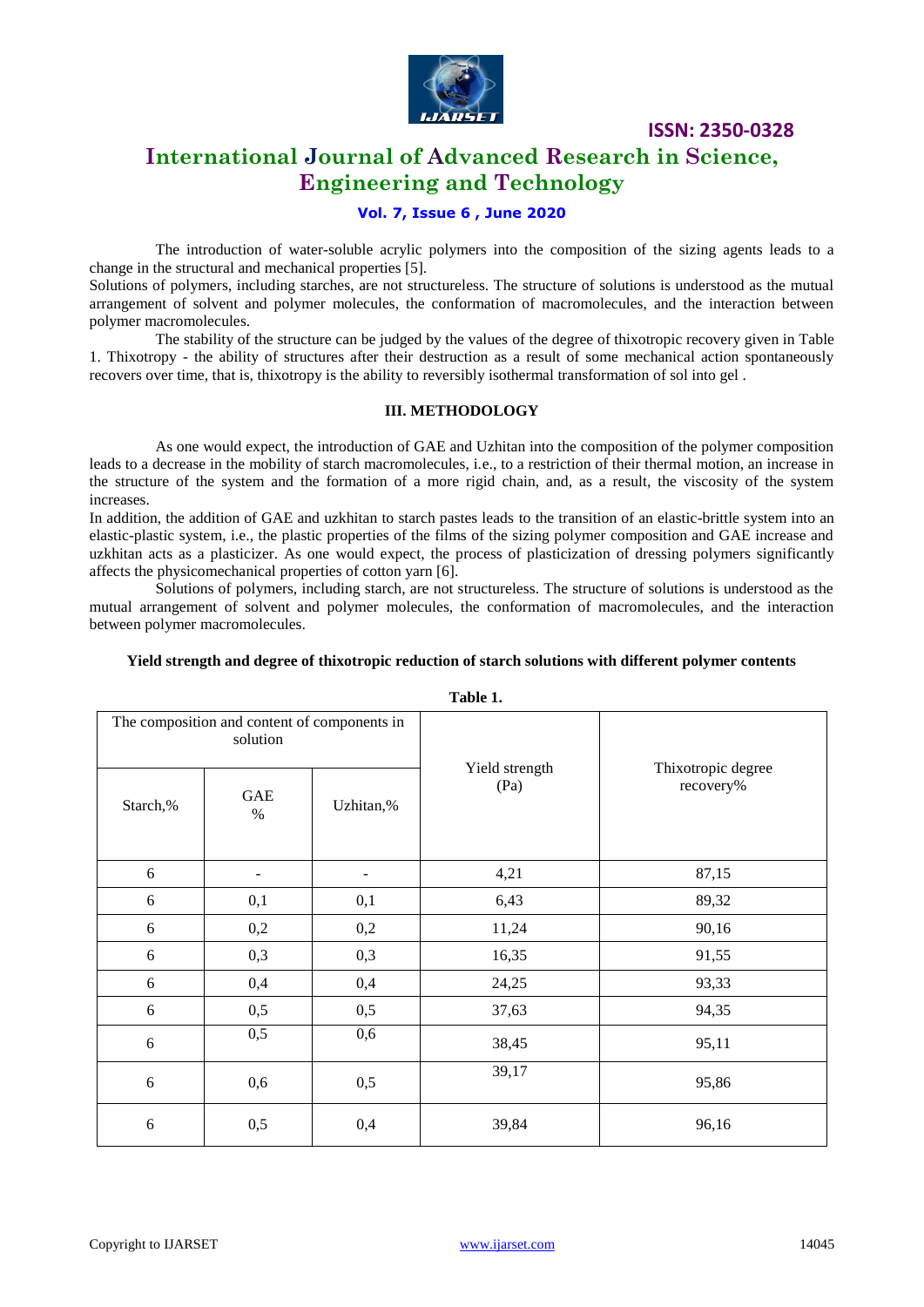

# **International Journal of Advanced Research in Science, Engineering and Technology**

#### **Vol. 7, Issue 6 , June 2020**

The stability of the structure can be judged by the values of the degree of thixotropic recovery (table. 1). From table 1 it is seen that starch paste containing uzkhitan, are characterized by higher values of the degree of thixotropic recovery.

Such a gradual restoration of the structure and, consequently, an increase in its strength occurs not only when the system is at rest, but also during the flow of the system at a speed lower than that which caused this degree of destruction of the initial structure. However, upon the reverse transition from the steady-state flow regime with a high velocity to a flow with a lower velocity, a certain restoration of the structure occurs, and, accordingly, the effective viscosity and strength of the structure increase, and the higher the content of uzkhitans in the system, the more pronounced this effect.

Thus, the introduction of Uzhitan into starch paste leads to an increase in the thixotropic reduction coefficient, i.e., an increase in the rate of relaxation processes.

It was of interest to evaluate the effect of the concentration of uzkhitan on the technological properties of sagonated yarn. Laboratory test data are presented in table 2. Analysis of the data in table 2 showed that only after achieving complete cleavage of the starch paste, some constant value of breaking load and elongation is established [7]. At the same time, an increase in the concentration of uzkhitan significantly influenced the breakage of the yarn in the loom. So, for example, at a sericin concentration of 1.0% in the composition, the breakage is 0.39, and an increase in its concentration to 3.0% leads to a decrease in breakage to 0.26.

#### **IV. RESULTS OF THE EXPERIMENT**

Adhesive properties are the main indicator of sizing compositions, since they contribute to increasing the strength of the yarn by forming an adhesive film on it. To achieve a strong adhesive film, a low viscosity and surface tension of the system is required so that the dressing penetrates deep into the fiber and it must be sufficiently viscous to remain on the surface of the yarn in the form of a film.

#### **Changing the properties of dressing and sizing yarn at different concentrations of uzkhitan. Starch Concentration 6%**

**Table 2.**

| Tabit 4.      |               |        |                |              |             |  |  |  |  |
|---------------|---------------|--------|----------------|--------------|-------------|--|--|--|--|
| The           | The degree of | Glue,% | Breaking load, |              | Openness,   |  |  |  |  |
| concentration | splitting,    |        | G, cN          | <b>Burst</b> | arr / meter |  |  |  |  |
|               | $\%$          |        |                | elongation,  |             |  |  |  |  |
| of uzkhitan,  |               |        |                |              |             |  |  |  |  |
| $\%$          |               |        |                |              |             |  |  |  |  |
| by weight of  |               |        |                | E%           |             |  |  |  |  |
| dry starch    |               |        |                |              |             |  |  |  |  |
|               |               |        |                |              |             |  |  |  |  |
| 1,0           | 69,1          | 4,6    | 337            | 21,4         | 0,39        |  |  |  |  |
|               |               |        |                |              |             |  |  |  |  |
| 2,0           | 72,4          | 4,8    | 362            | 21,2         | 0,33        |  |  |  |  |
|               |               |        |                |              |             |  |  |  |  |
| 3,0           | 7,5           | 5,1    | 380            | 21,1         | 0,30        |  |  |  |  |
|               |               |        |                |              |             |  |  |  |  |
| 4,0           | 8,4           | 5,5    | 401            | 21,1         | 0,25        |  |  |  |  |
|               |               |        |                |              |             |  |  |  |  |
| 5,0           | 93,3          | 6,0    | 416            | 21,2         | 0,22        |  |  |  |  |
|               |               |        |                |              |             |  |  |  |  |
| soft yarn     |               |        | 335            | 25,4         |             |  |  |  |  |
|               |               |        |                |              |             |  |  |  |  |

A dressing with a low viscosity quickly penetrates deep into the thread, but, as a rule, has little adhesive ability and, therefore, does not provide sufficient protection for the surface of the thread, although due to bonding a large number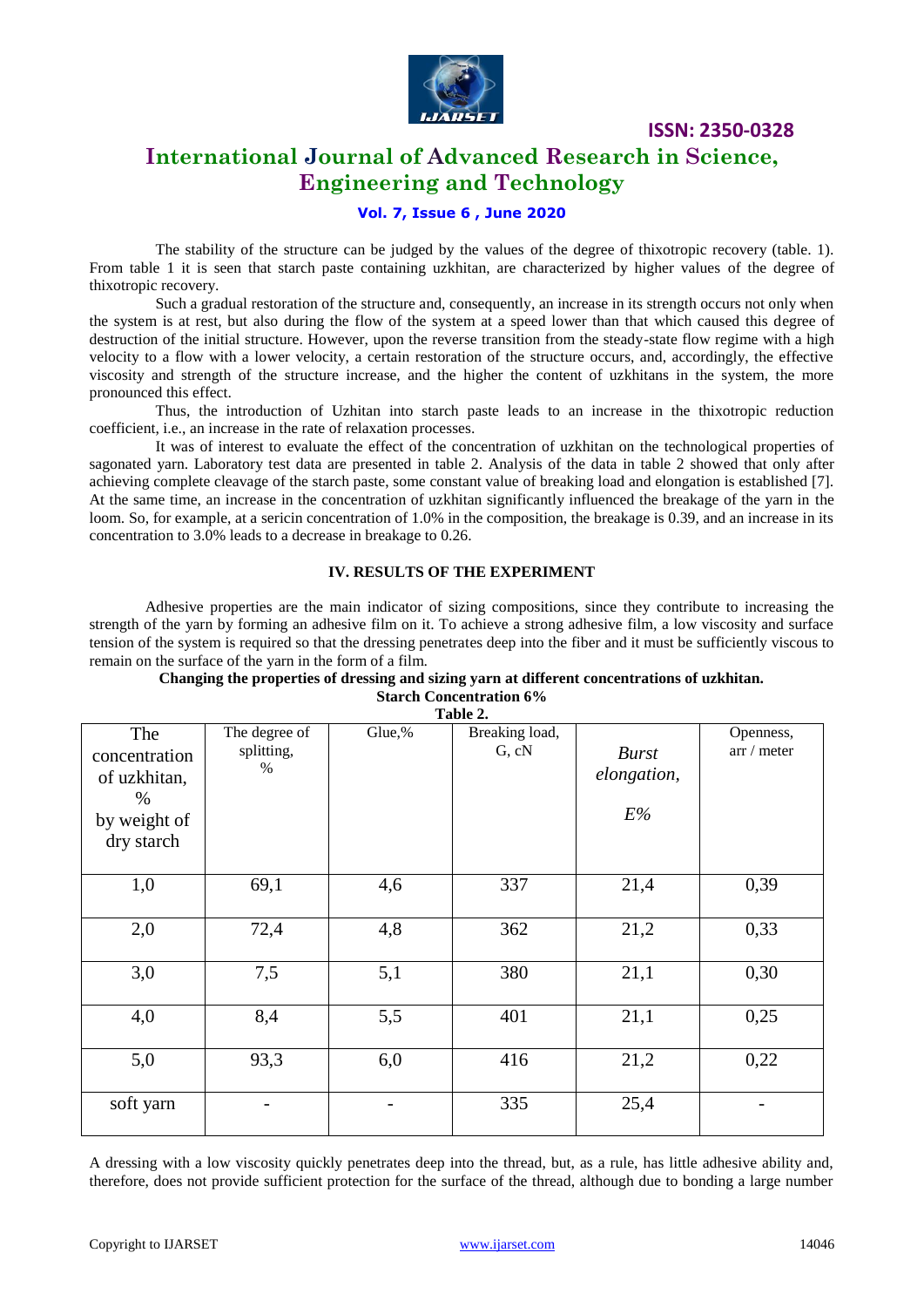

# **International Journal of Advanced Research in Science, Engineering and Technology**

**ISSN: 2350-0328**

#### **Vol. 7, Issue 6 , June 2020**

of fibers, the thread receives a certain increase in strength, while the elongation is significantly reduced. High viscosity dressing, in contrast, remains in most cases on the surface of the thread and easily crumbles during processing.

A study of the viscosity of dressing compositions based on starch and ukhitan showed (Fig.) That the adhesive properties of the dressing will depend on the composition of the dressing. In all experiments, the content of uzkhitan in the composition of the composition was 5.0%. An increase in the above concentration leads to a sharp increase in viscosity, and this, in turn, promotes film formation in the drum, which negatively affects the sizing process, that is, due to film formation, the thread complex breaks during passage through the combs of the sizing machine [8].

In addition, due to the high adhesion and structure-forming ability of Uzhitans to cotton fiber, the consumption of adhesive materials when used in sizing is reduced by 1.3-1.5 times compared with purely starch dressing, while the rate of breakage in weaving is reduced by 20-25% , and strength indicators increase in the range from 21 to 24%.



#### **Aging time, days,**

Fig.1. Kinetics of the "Aging" process of a 6% starch paste with GAE and uzkhitan (1), GAE (2), without them (3).

From the figure it follows that for a starch paste not containing GAE and cheat (curve 3), the dependence of the viscosity of the paste on the storage time passes through a maximum. The presence of a maximum in this dependence can be explained by the occurrence of two processes: an increase in the viscosity of the paste during the first day is a consequence of the process of retrograde of the paste, i.e., aggregation of amylose macromolecules. In contrast to curve 3, curve 1 and 2, which characterizes the dependence of the viscosity of a 6% starch paste, does not have a maximum with GAE and uzkhitan.

The viscosity of this paste monotonically increases within 5 days. The absence of a decrease in the viscosity of the paste on the second day of storage is explained by the blocking of the process of microbiological degradation of starch due to the antiseptic action of GAE and Uzhitan. This can be judged by the angle of inclination to the abscissa of the curves of the dependence of viscosity on the duration of storage. In this case, we investigated the periods during the first day, when the process of microbiological destruction does not leave its mark.

It follows from the figure that the angle of inclination of curve 1 is much larger than the angle of inclination on curve 2, which indicates a slowdown in the process of retro gradation of starch paste in the presence of GAE and uhchitan, i.e., polyacrylates have a stabilizing effect on starch paste, slowing down the process of retrograde grading pastes and microbiological degradation of starch.

#### **V.CONCLUSION**

Evaluating the results of the study from a technological point of view, it can be emphasized that the use of a polymer composition can simultaneously reduce the starch content in the sizing compositions and improve the most important physical and mechanical characteristics of the sizing base.